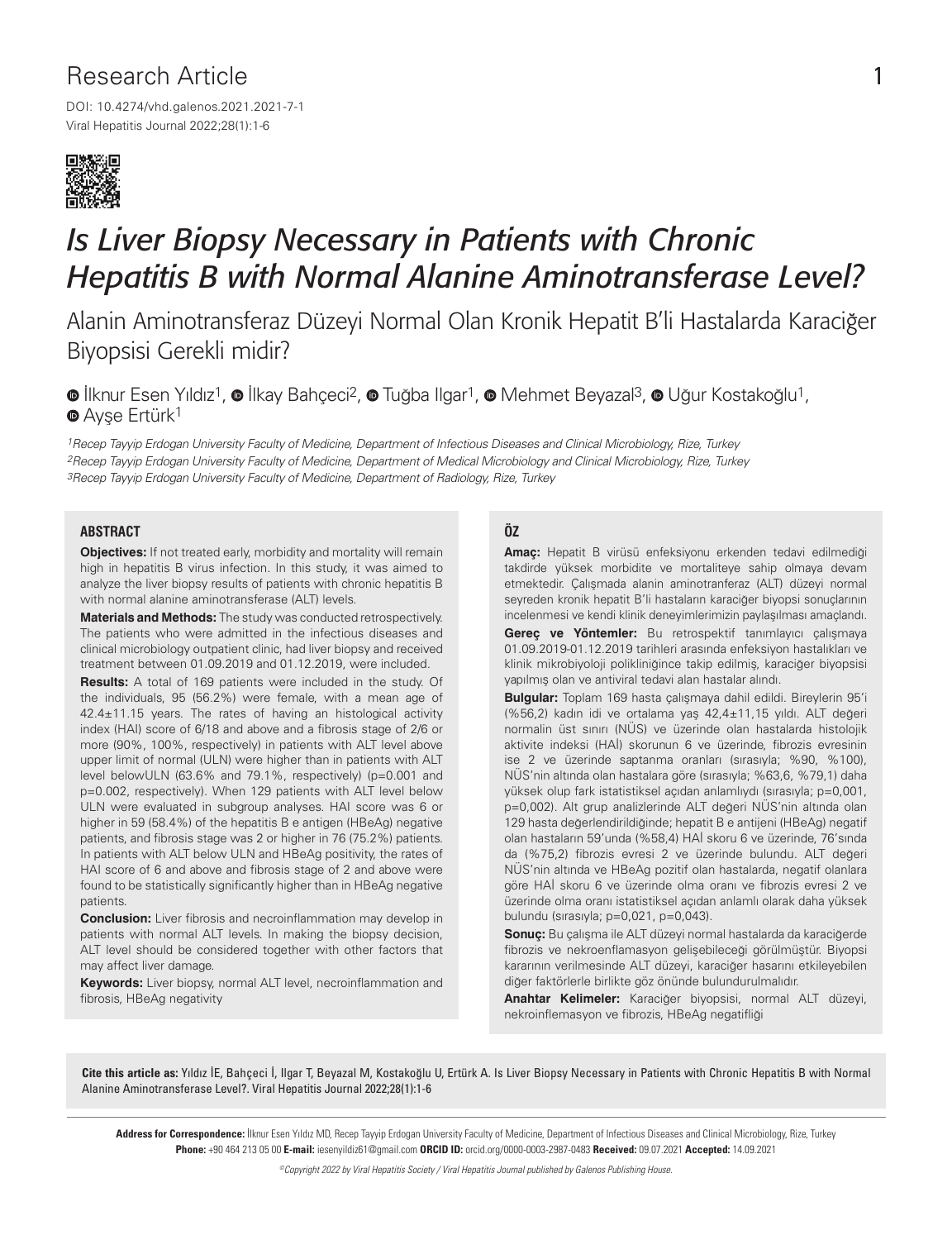#### **Introduction**

Hepatitis B virus (HBV) infection; it is an important public health problem that progresses to cirrhosis, hepatocellular carcinoma (HCC) and liver failure, has high morbidity and mortality, affects the country's economy and continues to affect globally (1,2).

It is reported that more than 2 billion people worldwide are infected with HBV, approximately 240-257 million individuals progress to chronic HBV infection or chronic hepatitis, and approximately one million people is expected to die annually. HBV is the most common cause of chronic hepatitis and death due to liver failure in Turkey. If HBV-infected individuals are not diagnosed and treated early, they usually present with various complications in the future. In the report published by the World Health Organization in 2020, it is stated that HBV-related deaths prevent infections such as malaria, tuberculosis and human immunodeficiency virus (HIV), which are among the top ten causes of death in recent years (1,2,3,4,5,6).

In chronic hepatitis B patients, it is very important to start treatment before disease-related morbidity and mortality develops (4,5,6). Early treatment contributes to the reduction of social contagion as well as increasing the quality of life of the individual. Countries have their own consensus on initiating treatment and in Turkey, the treatment decision is made according to the liver biopsy results of the patients (4,7). In the evaluation of liver damage, the biopsy decision is applied in line with the recommendations of the international and national guidelines, but there is no clear consensus in the guidelines on this issue. There is no standard for reference ranges of liver enzymes in our country and there may be changes on a laboratory basis (4,7,8). In our study, it was aimed to examine the liver biopsy results of chronic hepatitis B patients with normal alanine aminotransferase (ALT) levels, to evaluate our results using different ALT upper limits of normal determined by our own laboratory and internationally, and to share our own clinical experiences.

### **Materials and Methods**

The study was conducted as a retrospective study. This study was approved by the Recep Tayyip Erdoğan University Non-Interventional Clinical Research Ethics Committee (approval number: 2019/129, date: 17.07.2019). Patients over the age of 18, who were diagnosed with chronic hepatitis B infection and who were over 18 years of age, who had a liver biopsy and received treatment at the Recep Tayyip Erdoğan University Faculty of Medicine and Training and Research Hospital, Infectious Diseases and Clinical Microbiology Outpatient Clinic between 01.09.2019 and 01.12.2019 were included in the study. Patients with malignancy, pregnancy, metabolic or immunological disease, concomitant viral liver disease, immunosuppressive therapy and chemotherapy, and those with missing data were excluded from the study.

Demographic data and laboratory data of the patients were reviewed retrospectively from patient files and hospital electronic records, modified histological activity index (HAI) scores and fibrosis stage defined by Ishak scoring system (7). ALT values measured at the time of liver biopsy of the patients were recorded. Hepatitis serology was evaluated by hepatitis B surface antigen, anti-HBs,

hepatitis B e antigen (HBeAg), anti-HBe "ELISA" method. HBV-DNA levels were studied by polymerase chain reaction. All these values were recorded in the prepared study form. The upper limit of ALT (ULN) was accepted as 55 U/L, which was the upper limit value studied by the microbiology laboratory of our hospital between 01.09.2019 and 01.12.2019. However, in the study of Kwo et al. (8), an evaluation was made according to the actual healthy ALT levels that were stated to be in the population, and the upper limit values for ALT of 25 U/L for women and 33 U/L for men were taken as ULN-2 in our study.

#### **Statistical Analysis**

Statistical analysis of the study was performed with the IBM SPSS version 23.0 (Armonk, NY: IBM Corp) program. The conformity of the variables to the normal distribution was examined using analytical methods (Kolmogorov-Smirnov/Shapiro-Wilk tests). Descriptive analyzes were given using the mean for normally distributed data and the median for non-normally distributed data. Cross tables were used for statistical evaluation, independent groups t-test was used for variables with normal distribution, and Kruskal-Wallis test was used for those not normally distributed. The cross-tables were compared to see if there was a difference between the groups, using chi-square and Fisher's exact tests when the values observed in the cells did not meet the chisquare test assumptions. P-value below 0.05 were considered as statistically significant.

#### **Results**

The data of 241 patients with a diagnosis of chronic hepatitis B who received antiviral therapy were evaluated. Seventy-two of the patients were excluded from the study due to missing data, co-infection with chronic hepatitis C or HIV, a total of 169 patients were included in the study. Ninety-five (56.2%) of the patients were female. Their mean age was 42.4±11.15 (18-73) years. Hundred and three of the individuals (60.9%) were aged 40 years and over. Considering the laboratory values determined when liver biopsy of the patients was performed; the median ALT value was 30 (7-1007) U/L. ALT value was found to be ULN or higher in 40 patients (23.7%), and ULN-2 and higher in 94 patients (55.6%). HBeAg was positive in 129 (76.3%) of the patients. Median HBV-DNA values were found to be 176,063 (2,263-17.3x10<sup>9</sup>) IU/mL. The HBV-DNA value of 126 (74.6%) patients was found to be over 20,000 IU/mL (Graphic 1).

Liver biopsy results of the patients presented, the median HAI score was 6 (2-16), and the median fibrosis score was 2 (0-6). HAI score was 6 or higher in 118 patients (69.8%) and fibrosis stage 2 or higher in 142 patients (84%) (Graphic 1).

There was no statistically significant difference in the mean age of the patients between patients with a HAI score of less than 6, patients with a score of 6 and above, and patients with fibrosis stage 2 and patients with a HAI score of 2 and above (p=0.440, p=0.435, respectively) (Table 1). In terms of HAI score and fibrosis stage values; no statistically significant difference was found between patients aged 40 and over and those under (p=0.316,  $p=0.274$ ), and between women and men ( $p=0.072$ ,  $p=0.106$ , respectively) (Table 2).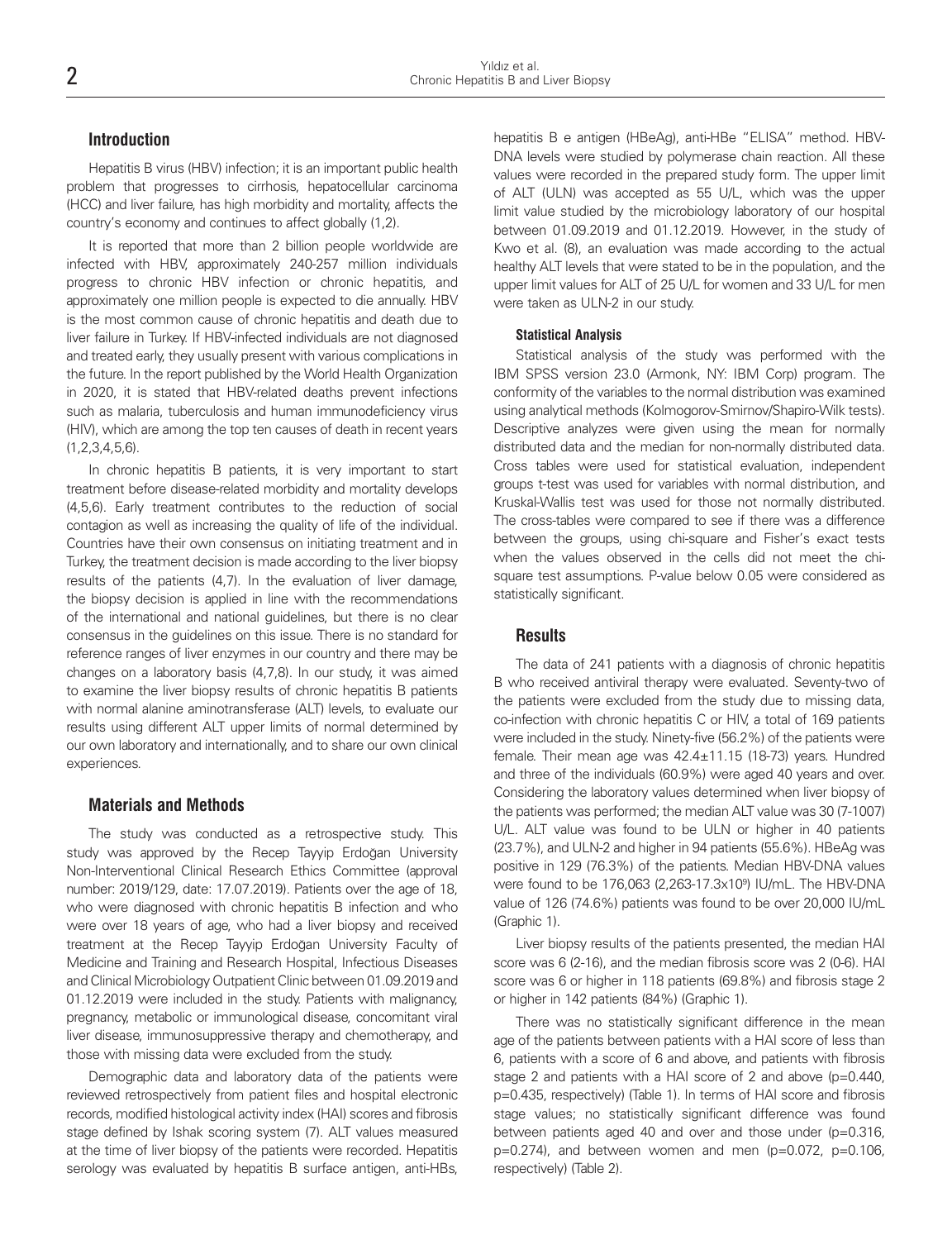

**Graphic 1.** Distribution of patients according to laboratory values and liver histopathology

\*ALT: Alanine aminotransferase, HAI: Histological activity index, # : ULN: The upper limit of normal was accepted as 55 U/L, which was taken as the upper limit by our laboratory. ULN-2: Upper limit of normal-2; 25 U/L for women and 33 U/L for men

HAI score was 6 or higher in 35 (87.5%) of 40 patients who were positive for HBeAg at the time of liver biopsy, and 83 (64.3%) of 123 negative patients. However, fibrosis stage 2 and above was found in 38 (95%) of the HBeAg positive patients and 104 (80.6%) of the negative patients. The rates of HBeAg positive patients with a HAI score of 6 and above and a fibrosis stage of 2 and above were found to be statistically significantly higher than in HBeAg negative patients (p=0.005, p=0.030, respectively (Table 2).

The median ALT values of the patients; in patients with HAI score of 6 and above [40 U/L minimum (min)-maximum (max): 11-1007 U/L], compared to patients with less than 6 (21 U/L, min-max: 7-153 U/L), and in patients with fibrosis stage 2 and above (36 U/L, min-max: 7-1,007 U/L), compared to patients with fibrosis stage 2 (20 U/L, min-max: 11-52 U/L) statistically were found to be significantly higher in terms of terms (p=0.000, p=0.000, respectively) (Table 1). The rates of HAI score of 6 and above and fibrosis stage of 2 and above in patients with ALT value of ULN and above (90%, 100%, respectively), compared to patients with ALT below ULN (63.6% and 79.1%, respectively) were statistically significant. were found to be significantly higher (p=0.001, p=0.002, respectively). The rates of having an HAI score of 6 and above and fibrosis stage of 2 and above were found to be statistically significantly higher in patients with ALT of ULN-2 and above, compared to patients with a lower ALT (p=0.000, p=0.001, respectively) (Table 2).

Median HBV-DNA values; in patients with a HAI score of 6 and above (507,408.5 IU/mL), compared to patients with a HAI score of less than 6 (12,170 IU/mL), and in patients with a fibrosis score of 2 or above (335,020.5 IU/mL), compared to patients with a HAI score of less than 6 (11,936 IU) /mL) was found to be statistically significantly higher (p<0.001, p<0.001, respectively) (Table 1). In patients with HBV-DNA level of 20,000 IU/mL and above, the rates of detection of HAI score of 6 and above, and fibrosis stage of 2 and above (79.4%, 89.7%, respectively); it was found to be statistically significantly more common than patients with <20,000 IU/mL (41.9% and 67.4%, respectively) (p<0.001, p=0.001, respectively) (Table 2).

When 129 patients with ALT values below ULN were evaluated in subgroup analyses; HAI score was 6 or higher in 59 (58.4%) HBeAg negative patients, and fibrosis stage 2 or higher in 76 (75.2%) patients. HAI score was 6 and above in 23 (82.1%) of HBeAg positive patients, and fibrosis stage 2 and above in 26 (92.6%) patients. In patients with ALT below ULN and positive for HBeAg, the rate of HAI score of 6 and above and fibrosis stage 2 and above were found to be statistically significantly higher than in HBeAg negative patients (p=0.021, p=0.043, respectively). When patients with an ALT value below ULN-2 were evaluated, no statistically significant difference was found between HBeAg negative and positive patients in terms of HAI score of 6 and above and fibrosis stage 2 and above (p=0.069, p=0.102, respectively), (Table 3).

In patients with ALT below ULN, 18 (42.9%) patients with HBV-DNA levels below 20,000 IU/mL had HAI score of 6 and above, and 28 (66.7%) had fibrosis stage 2 and above. Of the patients with HBV-DNA level of 20,000 IU/mL and above, 64 (73.6%) had a HAI score of 6 and above, and fibrosis stage 2 and above in 74 (85.1%). In patients with ALT below ULN and HBV-DNA level of 20,000 IU/mL and above, the rate of HAI score of 6 and above and fibrosis stage 2 and above were found to be statistically significantly higher than those with a lower ALT level ( $p=0.001$  and  $p= 0.016$ , respectively). When patients with ALT values below ULN-2 are evaluated, the rate of HAI score of 6 and above in patients with HBV-DNA level of 20,000 IU/mL and above (73.7%) compared to the rate of patients with HBV-DNA level below (37.8%) was found to be statistically significantly higher (p=0.002). However, no statistically significant difference was found between patients

| Table 1. Distribution of patients' age, alanine aminotransferase and HBV-DNA values according to liver histopathology results                                                                                                                                                    |                                                 |       |                                     |         |                                           |         |  |  |
|----------------------------------------------------------------------------------------------------------------------------------------------------------------------------------------------------------------------------------------------------------------------------------|-------------------------------------------------|-------|-------------------------------------|---------|-------------------------------------------|---------|--|--|
|                                                                                                                                                                                                                                                                                  | Age (years)<br>[mean $\pm$ standard deviation]# | p     | $ALT^*(U/L)$<br>[median (min-max)]# | р       | HBV-DNA (IU/mL)<br>[median (min-max)] $#$ | p       |  |  |
| HAI <sup>*</sup> score                                                                                                                                                                                                                                                           |                                                 |       |                                     |         |                                           |         |  |  |
| $<$ 6 (n=51)                                                                                                                                                                                                                                                                     | $43.4 \pm 11.02$                                | 0.440 | $21(7-153)$                         | < 0.001 | 12,170 (2,263-13,076x10 <sup>9</sup> )    | < 0.001 |  |  |
| $6(n=118)$                                                                                                                                                                                                                                                                       | $41.9 \pm 11.22$                                |       | 40 (11-1007)                        |         | 507,408.5 (2,737-17,3x10 <sup>9</sup> )   |         |  |  |
| <b>Fibrosis stage</b>                                                                                                                                                                                                                                                            |                                                 |       |                                     |         |                                           |         |  |  |
| $<$ 2 (n=27)                                                                                                                                                                                                                                                                     | $43.9 \pm 12.12$                                | 0.435 | $20(11-52)$                         | < 0.001 | 11,936 (2,263-2,299x10 <sup>9</sup> )     | < 0.001 |  |  |
| $\geq$ (n=142)                                                                                                                                                                                                                                                                   | $42.1 \pm 10.97$                                |       | 36 (7-1007)                         |         | 335,020.5 (2,737-17,3x10 <sup>9</sup> )   |         |  |  |
| "ALT: Alanine aminotransferase, HAI: Histological activity index, HBV: Hepatitis B virus, #: The mean ± standard deviation values were given for the data conforming to<br>the normal distribution, and the median (minimum-maximum) values were given for the data that did not |                                                 |       |                                     |         |                                           |         |  |  |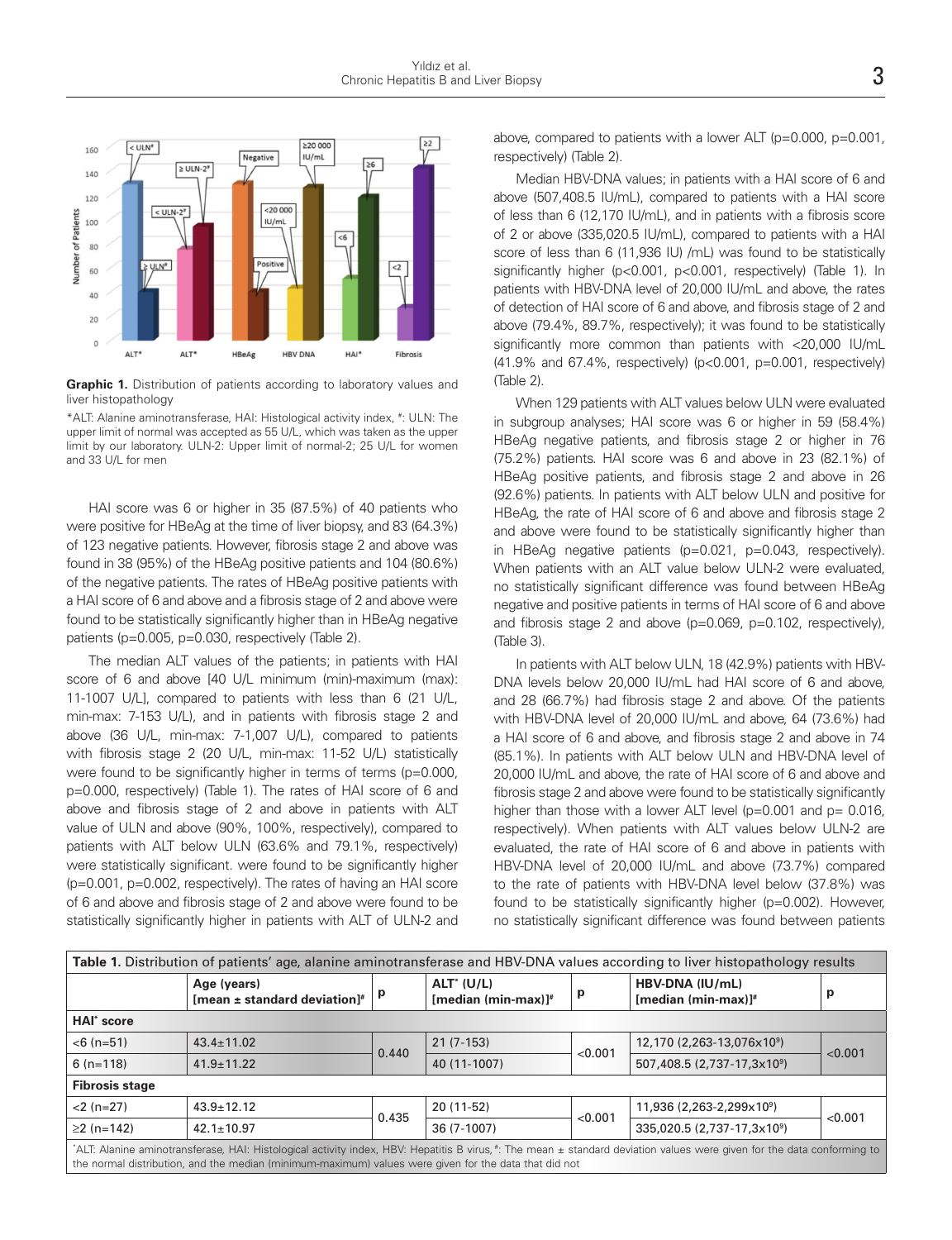with HBV-DNA level of 20,000 IU/mL and above and those with below in terms of the rate of fibrosis stage 2 and above (p=0.123) (Table 3).

## **Discussion**

HBV infection is a global public health problem and has attracted attention with its increasing morbidity and mortality rates in recent years. There is no clear consensus on which patient group should be biopsied for initiation of treatment in HBV-infected individuals, and there is no common recommendation in the guidelines regarding biopsy, especially in patients with negative HBeAg and normal ALT levels (2,3,4,5). Countries have experience in line with their own guides. As a result of our research, which is one of the first studies conducted in our country on this subject, significant fibrosis and necroinflammation in the liver were found in patients with high ALT levels as well as patients with normal ALT levels. It seems ALT alone is not sufficient and should be evaluated together

|                           |           | HAI <sup>*</sup> score $(n, %)$ |         | Fibrosis stage (n, %) |                |       |
|---------------------------|-----------|---------------------------------|---------|-----------------------|----------------|-------|
|                           | $6$       | $\geq 6$                        | p       | $2$                   | $\overline{2}$ | p     |
| Age (years)               |           |                                 |         |                       |                |       |
| <40                       | 17(25.8)  | 49 (74.2)                       | 0.316   | 8(12.1)               | 58 (87.9)      | 0.274 |
| $\geq 40$                 | 34 (33.0) | 69 (67.0)                       |         | 19 (18.4)             | 84 (81.6)      |       |
| Gender                    |           |                                 |         |                       |                |       |
| Female                    | 34 (35.8) | 61(64.2)                        |         | 19(20.0)              | 76 (80.0)      |       |
| Male                      | 17(23.0)  | 57 (77.0)                       | 0.072   | 8(10.8)               | 66 (89.2)      | 0.106 |
| <b>HBeAg</b>              |           |                                 |         |                       |                |       |
| Negative                  | 46 (35.7) | 83 (64.3)                       | 0.005   | 25(19.4)              | 104 (80.6)     | 0.030 |
| Positive                  | 5(12.5)   | 35(87.5)                        |         | 2(5.0)                | 38 (95.0)      |       |
| ALT <sup>*</sup>          |           |                                 |         |                       |                |       |
| $<$ ULN#                  | 47 (36.4) | 82 (63.6)                       |         | 27(20.9)              | 102 (79.1)     | 0.002 |
| $\geq$ ULN <sup>#</sup>   | 4(10.0)   | 36 (90.0)                       | 0.001   | 0(0)                  | 40 (100)       |       |
| <b>AST</b>                |           |                                 |         |                       |                |       |
| $<$ ULN-2 $#$             | 33(44)    | 42 (56)                         |         | 20(26.7)              | 55 (73.3)      | 0.001 |
| $\geq$ ULN-2 <sup>#</sup> | 18(19.1)  | 76 (80.9)                       | < 0.001 | 7(7.4)                | 87 (92.6)      |       |
| HBV-DNA (IU/mL)           |           |                                 |         |                       |                |       |
| $<$ 20,000                | 25(58.1)  | 18 (41.9)                       |         | 14 (32.6)             | 29 (67.4)      |       |
| $\geq$ 20,000             | 26(20.6)  | 100 (79.4)                      | < 0.001 | 13(10.3)              | 113 (89.7)     | 0.001 |

| Table 3. Distribution of liver histopathology results of patients with ALT levels below the upper limit of normal                                                                                                                                                              |                                 |           |       |                       |           |       |  |  |  |
|--------------------------------------------------------------------------------------------------------------------------------------------------------------------------------------------------------------------------------------------------------------------------------|---------------------------------|-----------|-------|-----------------------|-----------|-------|--|--|--|
|                                                                                                                                                                                                                                                                                | HAI <sup>*</sup> score $(n, %)$ |           | р     | Fibrosis stage (n, %) |           |       |  |  |  |
|                                                                                                                                                                                                                                                                                | -6                              | $\geq$ 6  |       | $2$                   | $\geq$ 2  | p     |  |  |  |
| $ALT < ULN**$                                                                                                                                                                                                                                                                  |                                 |           |       |                       |           |       |  |  |  |
| <b>HBeAg</b>                                                                                                                                                                                                                                                                   |                                 |           |       |                       |           |       |  |  |  |
| Negative                                                                                                                                                                                                                                                                       | 42 (41.6)                       | 59 (58.4) | 0.021 | 25(24.8)              | 76 (75.2) | 0.043 |  |  |  |
| Positive                                                                                                                                                                                                                                                                       | 5(17.9)                         | 23(82.1)  |       | 2(7.1)                | 26 (92.9) |       |  |  |  |
| HBV-DNA (IU/mL)                                                                                                                                                                                                                                                                |                                 |           |       |                       |           |       |  |  |  |
| $<$ 20,000                                                                                                                                                                                                                                                                     | 24(57.1)                        | 18 (42.9) | 0.001 | 14(33.3)              | 28 (66.7) | 0.016 |  |  |  |
| $\geq$ 20,000                                                                                                                                                                                                                                                                  | 23(26.4)                        | 64 (73.6) |       | 13 (14.9)             | 74 (85.1) |       |  |  |  |
| ALT < ULN $-2$ <sup>#*</sup>                                                                                                                                                                                                                                                   |                                 |           |       |                       |           |       |  |  |  |
| HBeAg                                                                                                                                                                                                                                                                          |                                 |           |       |                       |           |       |  |  |  |
| Negative                                                                                                                                                                                                                                                                       | 32(48.5)                        | 34(51.5)  |       | 20(30.3)              | 46 (69.7) | 0.102 |  |  |  |
| Positive                                                                                                                                                                                                                                                                       | 1(11.1)                         | 8(88.9)   | 0.069 | 0(0)                  | 9(100)    |       |  |  |  |
| HBV-DNA (IU/mL)                                                                                                                                                                                                                                                                |                                 |           |       |                       |           |       |  |  |  |
| $<$ 20,000                                                                                                                                                                                                                                                                     | 23(62.2)                        | 14 (37.8) | 0.002 | 13(35.1)              | 24 (64.9) | 0.123 |  |  |  |
| $\geq$ 20,000                                                                                                                                                                                                                                                                  | 10(26.3)                        | 28 (73.7) |       | 7(18.4)               | 31(81.6)  |       |  |  |  |
| "ALT: Alanine aminotransferase, HAI: Histological activity index, HBV: Hepatitis B virus, "ULN: The upper limit of normal was accepted as 55 U/L, which was taken as<br>the upper limit by our laboratory. ULN-2: Upper limit of normal-2; 25 U/L for women and 33 U/L for men |                                 |           |       |                       |           |       |  |  |  |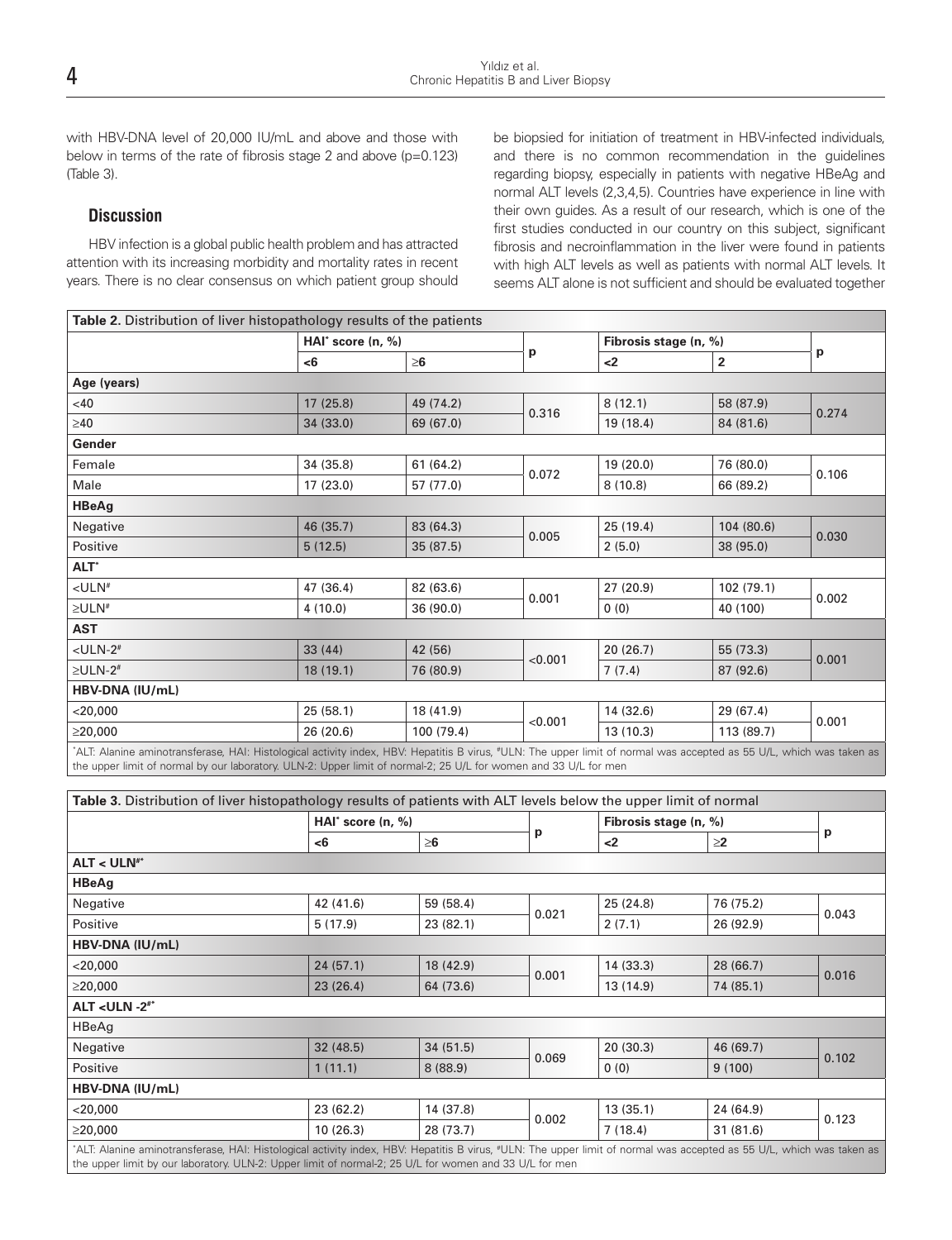with other factors that may affect liver damage when deciding on liver biopsy to initiate treatment.

Considering the studies in the literature examining the relationship between ALT level and liver histopathology; in the study of Lai et al. (9), 37% of the patients whose ALT levels were consistently normal were found to have significant fibrosis or inflammation (10). In the study of Park et al. (11), significant fibrosis was reported in 61.9% of patients whose ALT level was 2 times or less than ULN. In our study, although the ALT level was below ULN or ULN-2, the percentage of patients with HAI score of 6 and above (63.6% and 56%, respectively) and the percentage of patients with fibrosis stage 2 and above (79.1% and 73.3%, respectively) were detected high. In patients with ALT levels below ULN or UL-2, the rates of high HAI score or fibrosis stage were generally higher than mentioned in the literature. It has been mentioned in studies that ALT may be insufficient to show liver damage, may be affected by various factors such as herbal medicine use in the course of the disease, and may be seen as lower than its true value and may be misleading. In addition, it has been reported that fibrosis and necroinflammation in the liver are affected by many factors such as age, gender, serum HBV-DNA level (11,12,13,14,15,16,17). In addition, factors such as family history, age at onset of the disease, smoking-alcohol use may also cause liver damage. In our study, the detection of significant fibrosis and necroinflammation in the liver in patients with normal ALT levels compared to previous studies may be related to these additional factors affecting liver damage.

It has been observed that there are different recommendations in the guidelines regarding liver biopsy indications in patients with HBeAg negative and ALT levels within normal limits. APASL 2016 guideline recommended liver biopsy to determine fibrosis status if patients are over 35 years old. However, biopsy is not recommended for these patients in the current AASLD and EASL guidelines (3,4,5,6). In the literature, different results have been found in studies on this subject. In the study of Liao et al. (12), the rates of detecting significant fibrosis in the liver in patients with normal ALT levels were reported as 49.4% in HBeAg positive patients and 30.9% in HBeAg negative patients. In our study, the HAI score was 6 or higher in 83 (64.3%) of 129 patients who were HBeAg negative. In 104 (80.6%) fibrosis stage 2 and above were detected. However, in our study, it was found that although HBeAg was negative in patients with normal ALT levels, significant necroinflammation (58.4% in those below ULN, 51.5% in those below ULN-2) and fibrosis (75.5% for those below ULN, 69.7% for those below UL-2) could be seen at high rates. In our study, the percentage of HBeAg-negative patients with elevated HAI score or fibrosis stage was found to be higher than in the literature. This situation may be related to epidemiological factors. In a systematic review, it was reported that histologically significant liver damage is rare in patients with HBV-DNA level below 20,000 IU/mL, HBeAg negative, and ALT level normal, and that liver biopsy is not required and patients should be followed up (13). In the study of Abdo et al. (14), the rate of detection of necroinflammation 2 and above was 10.2%, and the rate of detection of fibrosis stage 2 and above was 13.6% in patients whose HBV-DNA level was below 20,000 IU/ mL and ALT level was normal. In our study, in patients with ALT levels within normal limits and HBV-DNA levels below 20,000 IU/ mL, significant necroinflammation (42.9% in patients below ULN,

37.8% in patients below ULN-2) and fibrosis (66.7% of patients with ULN below and 64.9% of those with ULN-2) were observed. In our study, in patients with normal ALT levels, significant necroinflammation and fibrosis were detected at higher rates compared to the literature, although HBeAg negative or HBV-DNA was below 20,000 IU/mL. In these patients, there may be regional differences and factors such as age of the disease, presence of hepatitis in the family, alcohol-smoking, drug use, which may affect liver damage but not evaluated in our study.

Initiation of treatment without delay in hepatitis B infection; is very important in terms of preventing the progression of the disease, increasing the life span and quality, and reducing the development of extrahepatic complications, cirrhosis and HCC (18,19,20). It has been reported that antiviral treatment inhibits HBV replication, reduces necroinflammatory activity, limits the progression of fibrosis, and reduces the risk of HCC. It is stated that decompensated liver cirrhosis and HCC develop in 25-40% of chronic hepatitis B patients who do not receive appropriate treatment, and more than 1 million of these patients die each year. Today, it has been stated that the most effective method to prevent the clinical progression of HBV infection is treating patients with antiviral therapy (4,5,6,7,14). Although it differs according to the countries, it has been observed that there are some obligations before starting the treatment. In Turkey, liver biopsy is required to initiate treatment. Antiviral treatment could be started in patients with HAI score of 6 and above or fibrosis stage 2 and above (7). In addition, it has been determined that there are differences of opinion and difficulties in the decision of biopsy in the literature and the real world. While some clinicians argue that patients with normal liver enzymes should be followed without biopsy, others seem to believe that they should be evaluated for treatment by performing a biopsy. It is thought that sharing the results of studies on this subject may contribute to the formation of a common consensus.

#### **Study Limitations**

These outputs will be shared with VHSD and TKAD and can be used as references in a possible national guideline update. Although it is known that various factors such as having a family history of chronic hepatitis or cirrhosis, duration of the disease, alcohol-cigarette use, etc. may have an effect in determining liver damage, the fact that these factors were not evaluated due to the retrospective nature of our study was considered as an important limitation of our study. In addition, another limitation of our study is that the ULN value of ALT of our hospital at the time of the study were 55 for both men and women. However, our data were also evaluated according to the actual healthy ALT levels that should be present in the population as stated in the study of Kwo et al. (8). The ALT values recommended for our country in the study of Degertekin et al. (21) are quite close to the values in the study of Kwo et al. (8).

#### **Conclusion**

In our study, it was found that patients with ALT levels within normal limits could have significant fibrosis or necroinflammation in the liver, even though they were HBeAg negative or HBV-DNA level